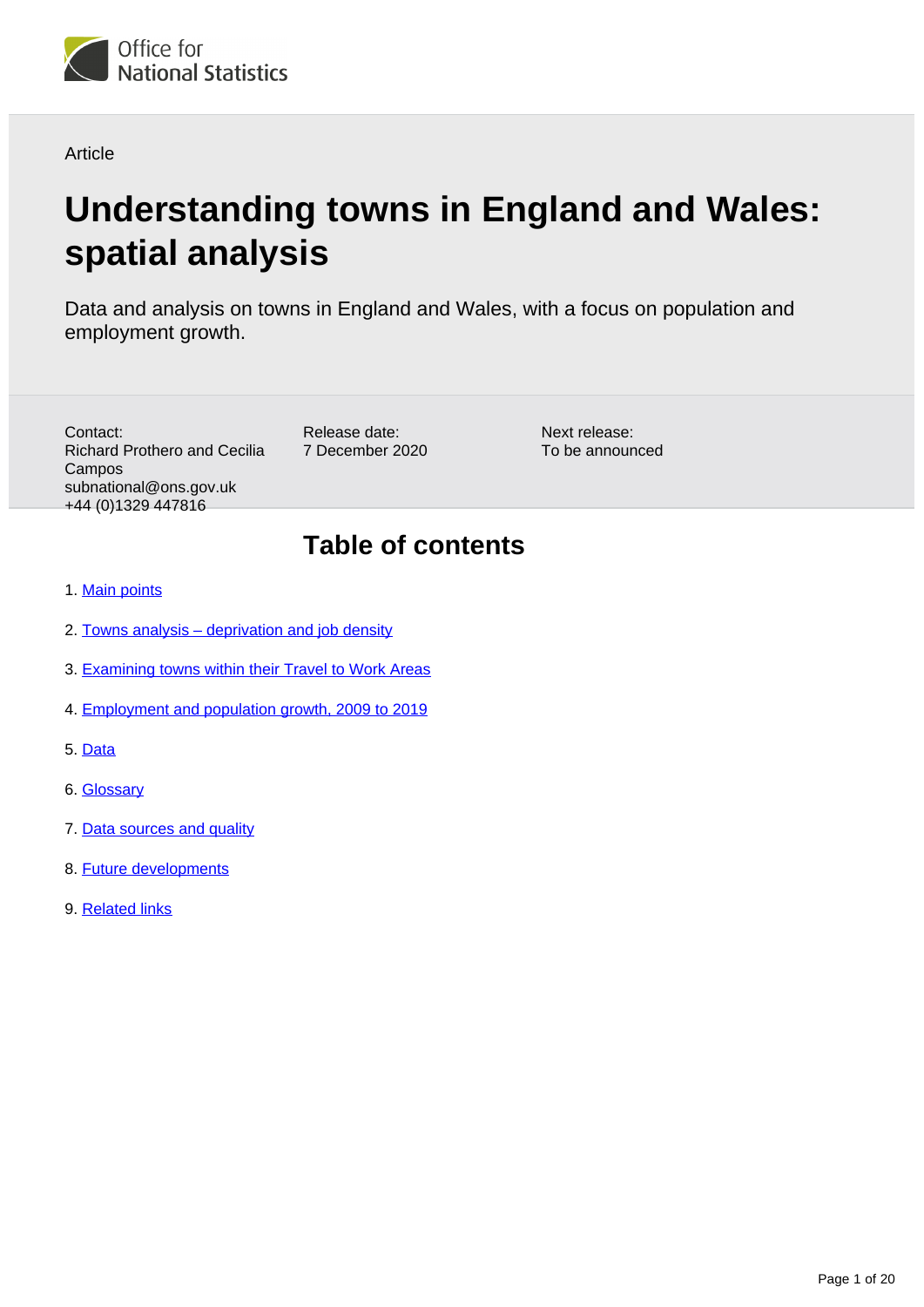# <span id="page-1-0"></span>**1 . Main points**

- In the North East region of England, 44% of towns are in the high deprivation residential group of towns that combine low job density and high residential income deprivation; by contrast, the South West, South East and East of England regions have less than 10% of towns in this high deprivation residential group.
- 34% of towns in the South East region are in the "lower deprivation working" group (that combines high job density and low residential incomes deprivation) compared with only 4% of towns in the North East.
- Between 2009 and 2019, population declined in 13% of towns, with the highest shares in the North West (27%) and North East (23%) regions; declines in population were most common in "residential" towns (which have low job density) and less common in "working" towns (which have high job density).
- 31% of towns had population growth above the England and Wales average between 2009 and 2019, with the share over 40% in the South East, South West, East of England and East Midlands regions compared with less than 15% in the North East, North West and Wales.
- Employment declined in 36% of towns over the 2009 to 2019 period; this share was highest in the North East (51%) and South West (49%) regions and lowest in the South East (25%).
- 31% of towns had employment growth above the England and Wales average between 2009 and 2019, with the share by region ranging from 39% in the East of England to 21% in the South West of England.
- 56% of towns categorised as higher deprivation residential towns had a decline in employment over the 2009 to 2019 period, compared with 18% of towns categorised as low income deprivation working towns.
- Employment growth in towns totalled 20% in a corridor heading from north of London towards and into the East Midlands, in contrast to areas of the South West and North East regions where employment in towns declined.
- Towns in conurbation areas are more likely to have low job density than high job density reflecting the prevalence of commuter towns in these areas; in rural areas, a majority of towns have high job density reflecting their hub town status in rural economies.
- A higher share of towns had declining employment between 2009 and 2019 in rural Travel to Work Areas than in urban Travel to Work Areas.

# <span id="page-1-1"></span>**2 . Towns analysis – deprivation and job density**

This section updates the analysis first published as Section 5 of the [Understanding Towns: An Introduction](https://www.ons.gov.uk/peoplepopulationandcommunity/populationandmigration/populationestimates/articles/understandingtownsinenglandandwales/anintroduction#results-describing-towns) article of July 2019. The aim is to provide a useful initial categorisation of towns that encompasses both their workplace and residential aspects. This is important for consideration of towns policy because in many cases the incomes of residents in a town and the size of its own workplace economy are not directly correlated.

In Figure 1, 1,082 towns in England and 104 in Wales are plotted against a workplace measure (job density) on the y-axis and a residential-based measure (income deprivation) on the x-axis. The job density measure shows the number of jobs<sup>1</sup> in the town as a proportion of residents aged 16 to 64 years while the income deprivation axis is based on the proportion of the residential population in a town experiencing deprivation relating to low income.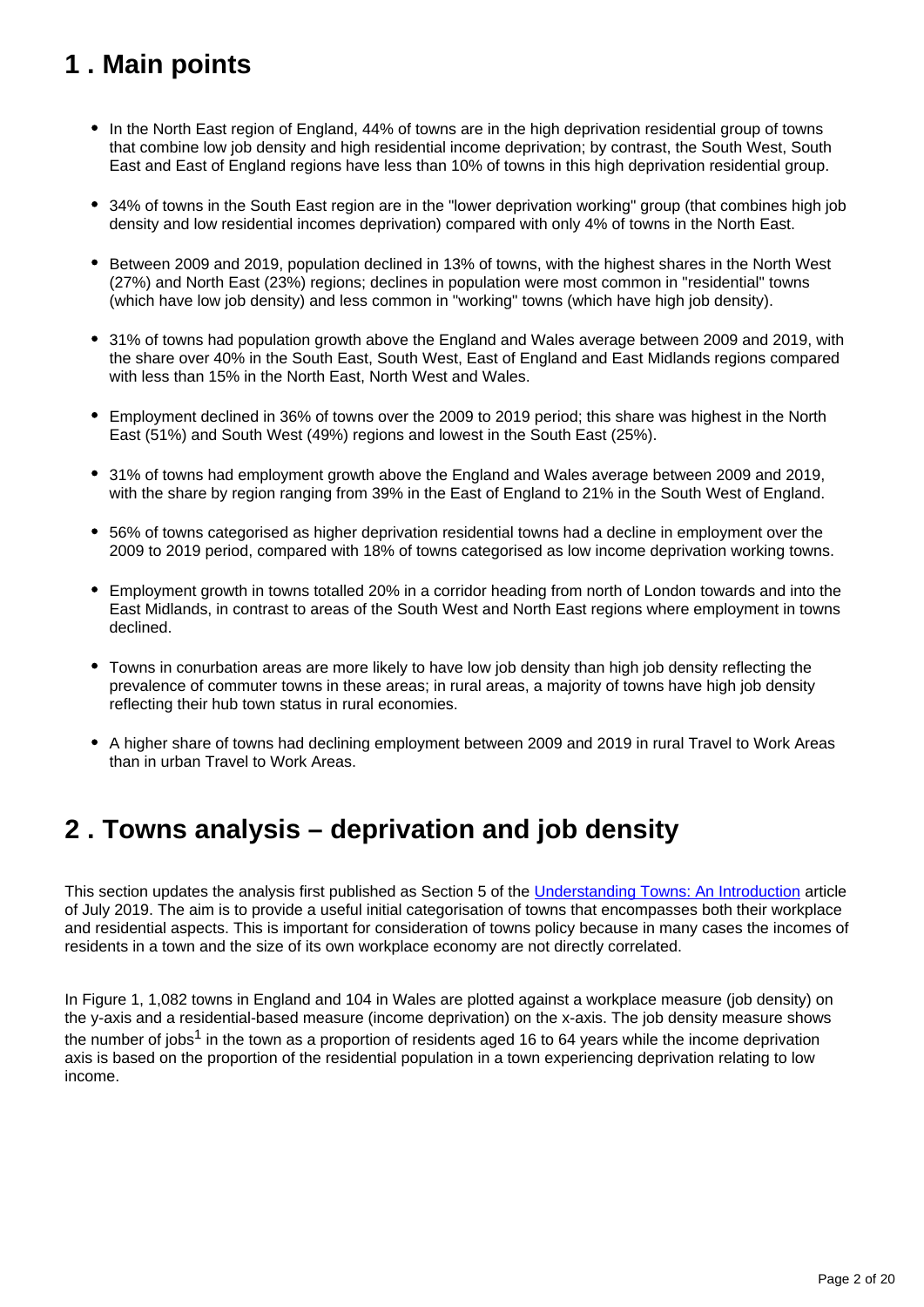This income deprivation measure is taken from the income deprivation domain of the English Index of Multiple Deprivation (IMD)<sup>2</sup> and the Welsh Index of Multiple Deprivation (WIMD)<sup>3</sup>. The measure is based on the proportion of the residential population in a town experiencing deprivation relating to low income. For each country, the towns have been ranked based on the income deprivation score and placed into deciles, with the towns with the highest average score of income deprivation in decile 1 and the towns with the lowest average score of income deprivation in decile 10. English towns are ranked relative to the English IMD income domain and Welsh towns ranked relative to the WIMD income domain, which measure income deprivation in a similar but not identical way. They have been shown together on Figure 1 for ease of illustration in terms of highlighting both English and Welsh towns in the corner segments. However, it should be noted that the English and Welsh scores on the horizontal IMD axis are not directly comparable<sup>4</sup>.

A grid that splits Figure 1 into nine segments has been added to help sort and explain the data.

## **Figure 1: Larger towns tend to have higher job density and deprivation**

Analysing towns by comparing workplace characteristics (job density) and residential characteristics (income deprivation), England and Wales, 2009 to 2019

## **Notes**

- 1. The "towns" list in this publication is based on the built-up area subdivision boundaries (and built-up areas if there are no subdivisions), with 2011 Census usual resident population between 5,000 and 225,000. The list does not include any towns within the Greater London area because the built-up areas geography does not provide subdivisions within the London area.
- 2. Income deprivation rankings were calculated separately for England and Wales. Because percentiles of income deprivation are relative to each country, percentile 1 of England is not the same as percentile 1 of Wales.
- 3. Job density is based on total employment (which includes employees and working proprietors) from the Business Register and Employment Survey 2019 data, divided by resident population aged 16 to 64 years (Mid Year Population Estimates).
- 4. English income deprivation is aggregated from LSOA to BUA/BUASD using the methodology outlined in Appendix N of the English indices of deprivation 2019 Technical Report.
- 5. Welsh income deprivation is published at BUA/BUASD level by StatWales.

#### [Download the data](https://www.ons.gov.uk/visualisations/dvc1073/datadownloads/figure1_data.xls)

Towns in the bottom left segment are towns where job density is low and the level of income deprivation is high. In subsequent charts and tables, the towns in this segment will be grouped as "higher deprivation residential". This group includes towns such as Deal, Maesteg and Wallasey.

The towns in the top left segment are also towns with relatively high levels of income deprivation among residents. However, they are also towns with a high job density. Therefore, this group will be described as "higher deprivation working" towns. This group includes towns such as Mansfield, Walsall and Barrow-in-Furness.

In the top right segment are towns that have a high job density, reflecting a high level of local jobs relative to working-age population, and a relatively low level of income deprivation among residents. We will term this group "lower deprivation working" towns. This group includes towns such as Solihull, Harrogate or Guildford.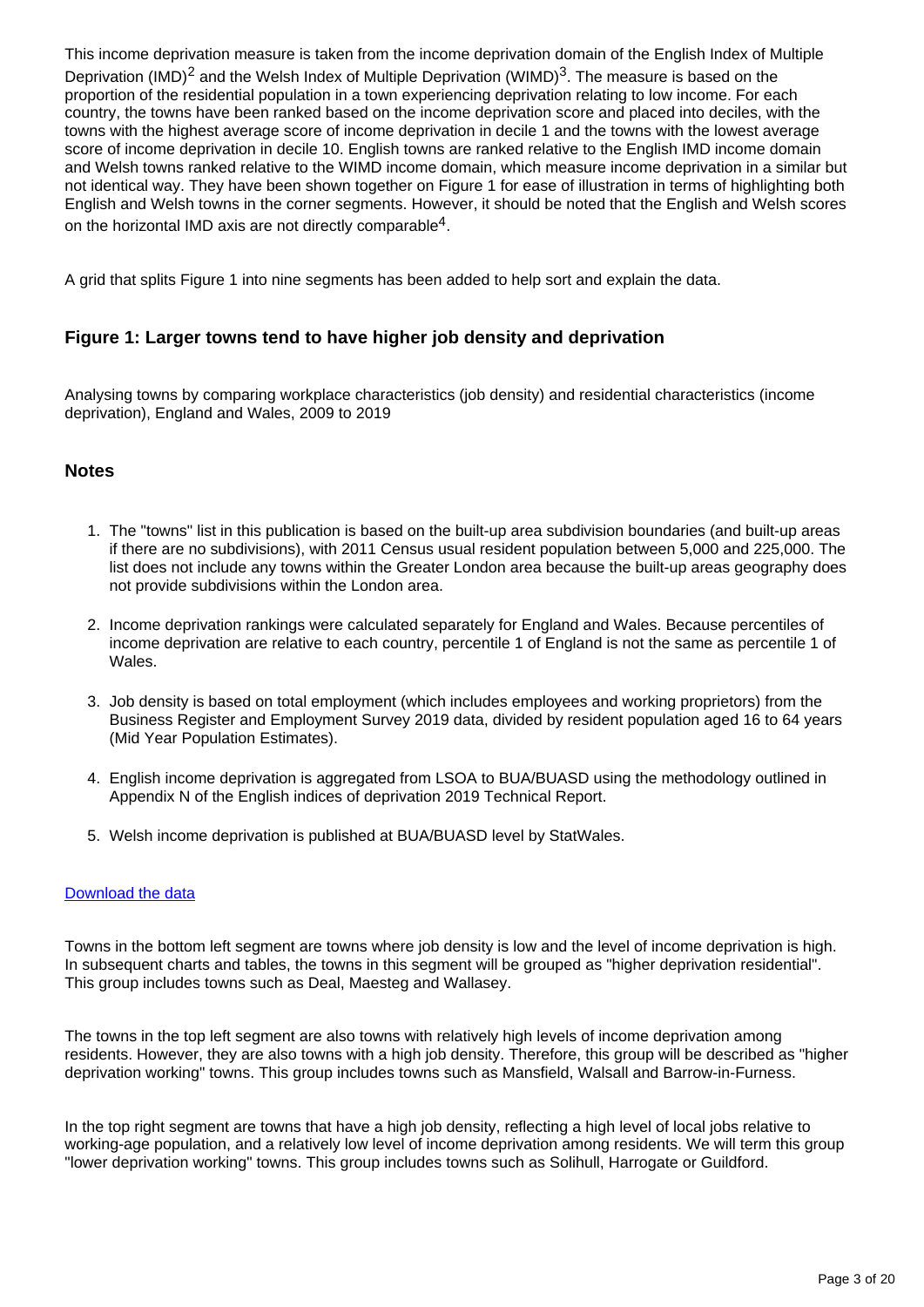The bottom right segment is a group of towns in which income deprivation among residents is low, while job density is also low. We will term this group "lower deprivation residential" towns. This group includes towns such as Christchurch, Formby or Ramsbottom.

One important point to note is that towns are found in all these groups. It is quite common for a town to have relatively few local jobs but to still have relatively wealthy residents (such a town may have many of its residents who are out-commuters to well-paid jobs or are wealthy retirees). It is also common for a town to have a relatively high level of jobs but have a high level of income deprivation amongst its residents. In other towns, there might be a more direct link between local job density and resident incomes.

Commuting is an important reason behind some of these differences. Many residents in a town may commute to a workplace elsewhere such as in a neighbouring city or other nearby town. Equally, many jobs in a particular town may be filled by in-commuters from the neighbouring towns or countryside. So, it is always worth investigating both the workplace and residential data associated with a town when aiming to understand its policy needs. It is also useful to consider its location relative to other towns and cities and this topic is discussed later in Section 3.

Figure 2 shows, by region and country, the proportion of towns that fall within the four groupings discussed previously (towns that have either mid-level deprivation or job density are listed in the "other" category). It illustrates some large regional variations.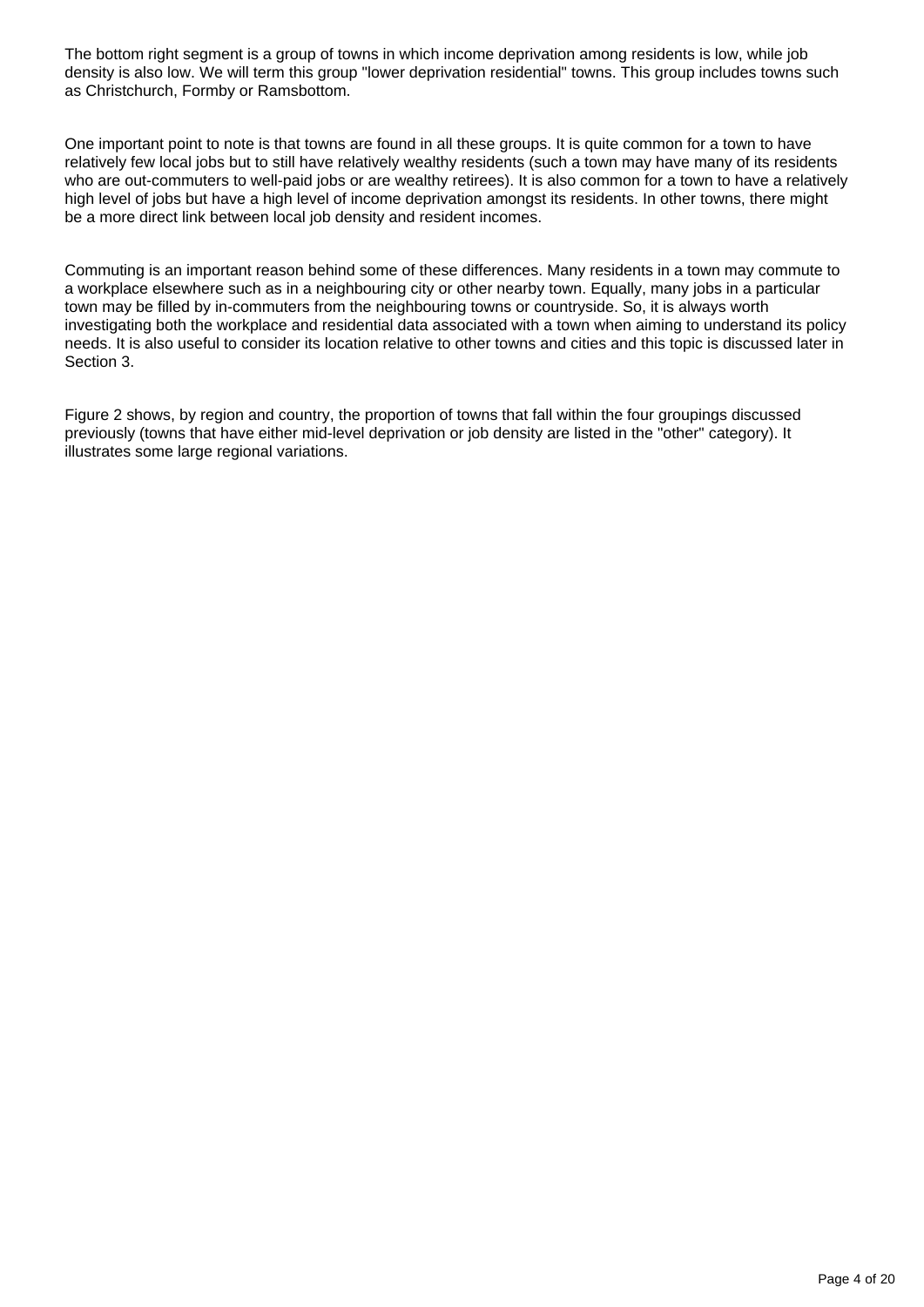#### **Figure 2: The North East of England has a high share of towns combining high levels of income deprivation and low job density**

#### **Employment growth in towns compared with England and Wales average growth between 2009 and 2019, by regions and country**

## Figure 2: The North East of England has a high share of towns combining high levels of income deprivation and low job density

Employment growth in towns compared with England and Wales average growth between 2009 and 2019, by regions and country



#### **Source: Office for National Statistics – Understanding towns in England and Wales: spatial analysis**

#### **Notes:**

- 1. Percentages may not sum to 100 because of rounding.
- 2. Scores of deprivation in England and Wales are not directly comparable. Therefore, the income deprivation rankings were calculated for each country separately, that is percentile 1 for Wales is not the same as percentile 1 for England.

In the North East region of England, 44% of towns are in the high deprivation residential group of towns that combine low job density and high residential income deprivation. Wales and the Yorkshire and The Humber and North West regions of England also have a relatively high share of towns in this category (27%, 26% and 21% respectively). By contrast, the South West, South East and East of England regions have less than 10% of towns in this high deprivation residential group.

The highest share of towns in the "lower deprivation working" group (that combines high job density and low residential incomes deprivation) is in the South East of England (34%) followed by the East of England (21%). In the North East, only 4% of towns are in this grouping.

The "higher deprivation working" towns (that have high job density but also high income deprivation) are quite rare in the South East of England (4%). However, they make-up 15% to 24% of towns in the other English regions. Meanwhile, towns in the "lower deprivation residential" group (that have low job density but also low income deprivation) make up 24% of towns in the East Midlands but down to 7% of towns in the North East.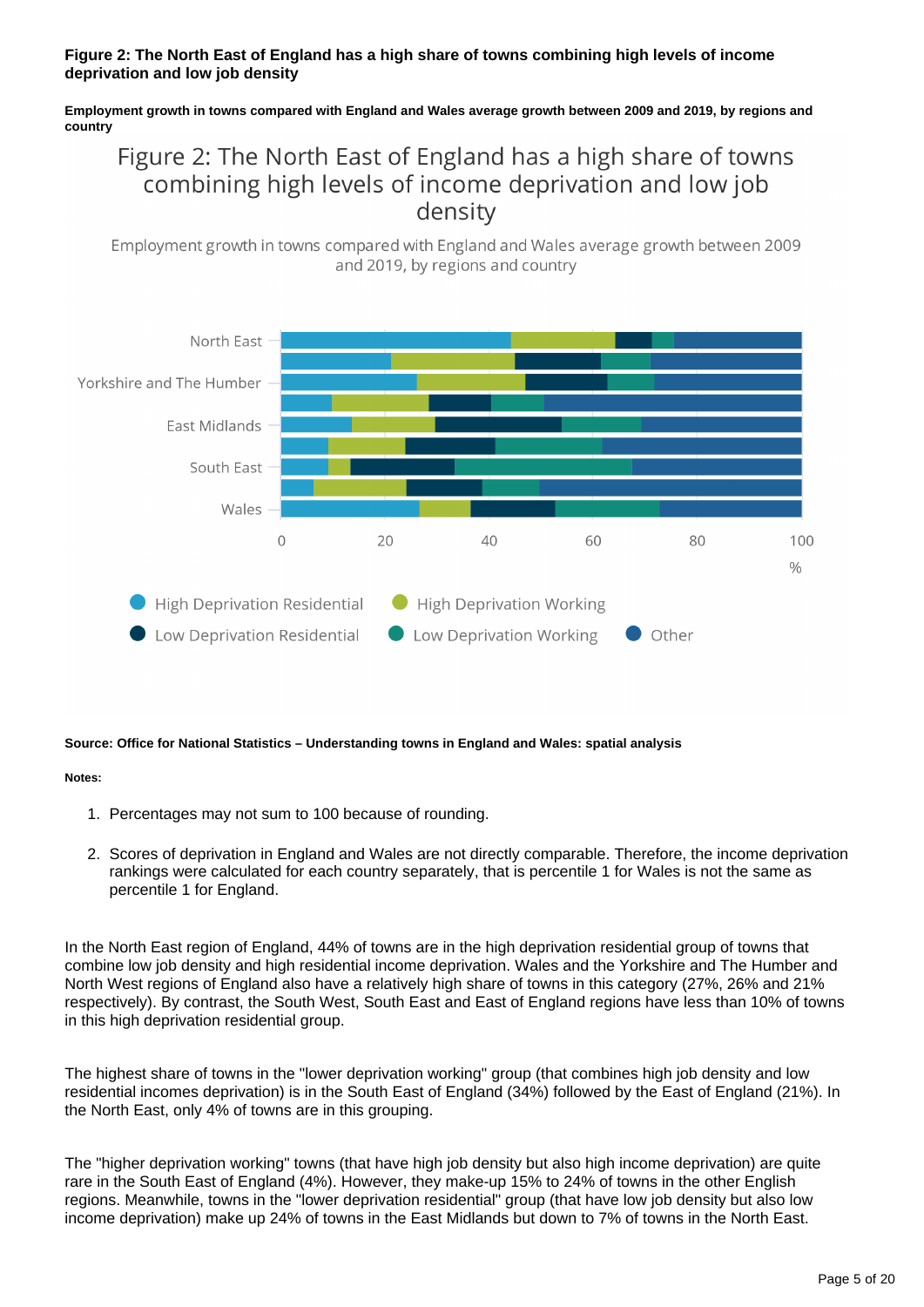Figure 3 illustrates all 1,186 towns, showing their location and the segment they fall into based on this analysis. Towns that have either medium-level income deprivation or job density do not fall into one of the four corner segments being analysed and are labelled "other".

## **Figure 3: Many lower deprivation working towns are located in the South East of England**

Map of towns grouped by workplace (job density) and residential (income deprivation) characteristics, England and Wales, 2019

### **Notes**

- 1. The "towns" list in this publication is based on the built-up area subdivision boundaries (and built-up areas if there are no subdivisions), with 2011 Census usual resident population between 5,000 and 225,000. In addition to towns, the list therefore includes some large villages, small cities and other urban settlements with population within the defined range. The list does not include any towns within the Greater London area because the built-up areas geography does not provide subdivisions within the London area.
- 2. Income deprivation rankings were calculated separately for England and Wales. Because percentiles of income deprivation are relative to each country, percentile 1 of England is not the same as percentile 1 of Wales.
- 3. Job density is based on total employment (which includes employees and working proprietors) from the Business Register and Employment Survey 2019 data, divided by resident population aged 16 to 64 years (Mid Year Population Estimates).
- 4. English income deprivation is aggregated from LSOA to BUA/BUASD using the methodology outlined in Appendix N of the English indices of deprivation 2019 Technical Report.
- 5. Welsh income deprivation is published at BUA/BUASD level by StatWales.

#### [Download the data](https://www.ons.gov.uk/visualisations/dvc1073/datadownloads/figure3_data.xls)

## **Notes for Towns analysis – deprivation and job density**

- 1. Job density data are based on total employment (which includes employees and working proprietors) from the BRES.
- 2. The English Index of Multiple Deprivation is a measure of multiple deprivation based on combining seven distinct domains of deprivation. For more detailed information on the English Index of Multiple Deprivation 2019 please see [The English Indices of Deprivation 2019 research report.](https://www.gov.uk/government/publications/english-indices-of-deprivation-2019-research-report)
- 3. WIMD is currently made up of eight separate domains (or types) of deprivation. Each domain is compiled from a range of different indicators. More detailed information on the Welsh Index of Multiple Deprivation [2019 Technical Report \(PDF, 2MB\)](https://gov.wales/sites/default/files/statistics-and-research/2020-02/welsh-index-multiple-deprivation-2019-technical-report.pdf) is available.
- 4. There is more information in the ONS's article on **Similarities and differences between the Indices of** [Deprivation across the UK.](https://webarchive.nationalarchives.gov.uk/20141119170512/http:/neighbourhood.statistics.gov.uk/dissemination/Info.do?page=analysisandguidance/analysisarticles/indices-of-deprivation.htm)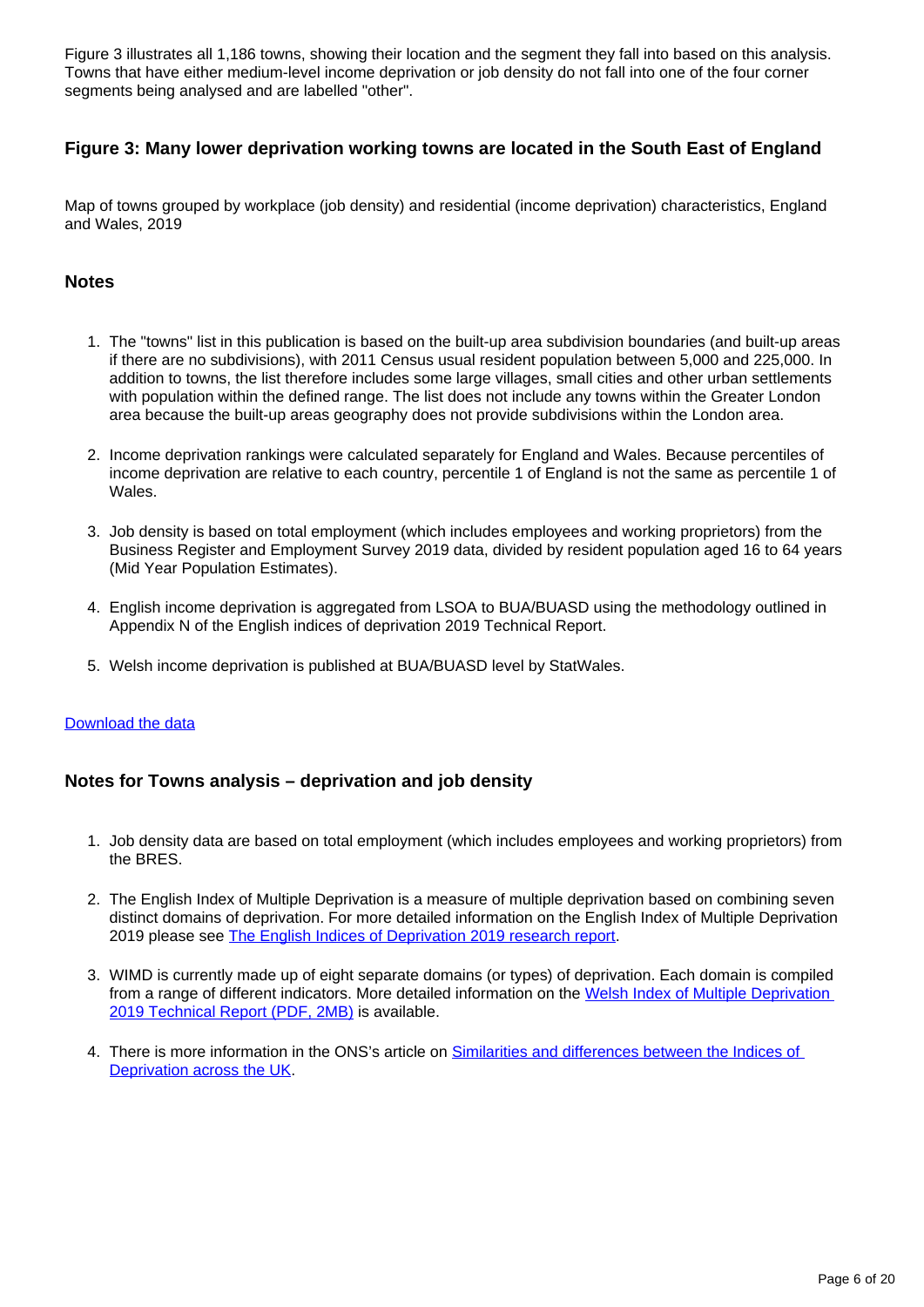# <span id="page-6-0"></span>**3 . Examining towns within their Travel to Work Areas**

The role of a town, and the success of a town, can be highly influenced by its surrounding area. For example, a town of 30,000 population that is the largest urban centre for miles around exists in very different circumstances to a town of 30,000 population that is only a few miles from a major city. Therefore, while it is important to understand the data relating to a particular town (such as that discussed in Sections 2 and 3), it can also be very useful to understand the geographical context of the town and understand what other towns or cities might be located nearby and be influencing the town being examined.

This section proposes that one useful way to examine the geographical context of a town is to examine it as part of a Travel to Work Area (TTWA). This can help provide local context and allow data for surrounding towns to be considered alongside the town being examined. In addition, this article introduces a Travel to Work Area Classification that can further help in distinguishing geographical context, as it groups TTWAs depending on whether they are, for example, mostly rural or part of a conurbation. So, as well as being able to examine a town within its own surrounding area (via its TTWA), this approach can then be used to compare with towns elsewhere in the country that exist in similar geographical contexts (via the classification).

Figure 4 provides a data tool for examining towns data within the TTWA context. By choosing a town, the tool will provide a map of the TTWA that the town falls within, with the other towns and cities in the TTWA also shown. The bar charts then show the population and employment growth of each of the towns and cities<sup>1</sup> in the TTWA, allowing users to see how the town being examined has fared relative to its neighbours within the same TTWA.

## **Figure 4: Explore towns in the context of their Travel to Work Area**

Population and employment growth by towns, England and Wales, 2009 to 2019

## **Notes**

- 1. The "towns" list in this publication is based on the built-up area subdivision boundaries (and built-up areas if there are no subdivisions), with 2011 Census usual resident population between 5,000 and 225,000. In addition to towns, the list therefore includes some large villages, small cities and other urban settlements with population within the defined range. The list does not include any towns within the Greater London because the built-up areas geography does not provide subdivisions within the London area.
- 2. Classification of TTWAs used in this publication has been created based on the Rural Urban Classification (2011 Census Output Area version) and 2011 Census Usual Resident Population.

#### [Download the data](https://www.ons.gov.uk/visualisations/dvc1073/datadownloads/figure4_data.xls)

To take an example, when investigating the town of Ramsgate, we find that it is part of the Margate and Ramsgate TTWA. This TTWA includes four towns that have been included in this analysis (because they have population between 5,000 and 225,000), and we can see that Ramsgate is the second-largest of the towns in the TTWA.

In terms of its population growth, we find all four towns experienced population growth between 2009 and 2019 with the largest growth occurring in Margate. The employment data show that employment increased over the same period in Margate and Ramsgate but declined in Deal and Broadstairs. Similar insight can be found on any of the 1,186 towns.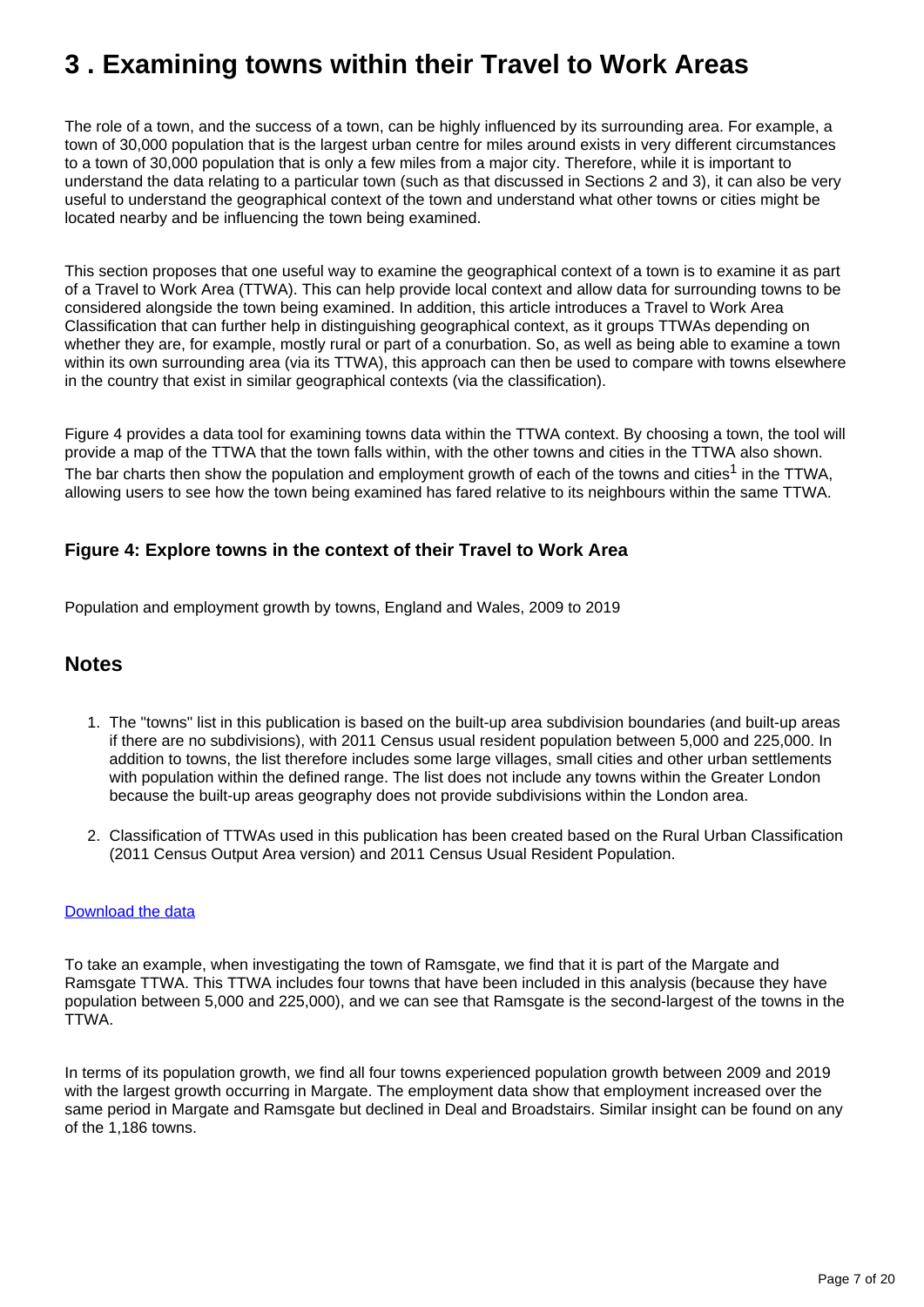One additional piece of information provided by the Figure 4 tool is the classification group for the TTWA. In the case of Margate and Ramsgate, we can see it is in the Small Town TTWA group. This is one of four groupings that we have used to help differentiate between the TTWAs in terms of their own geographical location. The groupings are:

- "Major Conurbation TTWA", in which the majority of the population of the TTWA are resident in one of the UK's conurbations
- "Large Town TTWA", in which a majority of the population of the TTWA live in an urban area, but not a conurbation and the TTWA includes at least one town or city of population greater than 70,000
- "Small Town TTWA", in which a majority of the population of the TTWA live in an urban area, but not a conurbation and the TTWA does not have any towns or cities of population greater than 70,000
- "Rural TTWA", in which a majority of the population of the TTWA live in a rural area

The rationale is that these four groupings describe very different economic circumstances that require different policy approaches. Towns in the Major Conurbation TTWAs will inevitably be influenced by the large city areas within the conurbations and these associations need to be considered in policy-making. By contrast, a town in a Rural TTWA may be the focal hub of the area's local economy, requiring a very different approach to policy.

The distinction between Large Town and Small Town TTWAs is also important. Many of the Large Town TTWAs are on well-connected transport routes, in particular motorway and rail routes heading to and from London, with a large town or city as a focal point. By contrast, many of the Small Town TTWAs are in less well-connected locations, for example, in coastal locations.

Combining this analysis with the results of Section 2, we find that the Major Conurbation TTWA group has more residential towns (147) than working towns (93), reflecting that many might have a commuting role given their locations near the major UK cities. The opposite is true in the Rural TTWA group, where working towns (65) outnumber residential towns (29). This is to be expected given that towns in rural areas will often act as a local economic hub. In the Large Towns TTWA group and Small Towns TTWA group, the numbers of residential and working towns are roughly even.

In terms of income deprivation, the Rural TTWA, Small Town TTWA and Major Conurbation TTWA groups all have around 70% more towns in the higher deprivation category than in the lower deprivation category. By contrast, the Large Town TTWA has twice as many towns in the lower deprivation category than the higher deprivation category. This is a large contrast and highlights that the Large Town TTWA category covers many of the areas of the country with relatively low deprivation.

Combining the job density and deprivation data gives us the results shown in Figure 5, which confirms a high share of low deprivation (both working and residential) towns in the Large Town TTWAs. Both the Major Conurbation TTWA and Small Town TTWA groups have a relatively high share of higher deprivation residential towns, while the Rural TTWA group has a relatively high share of high deprivation working towns.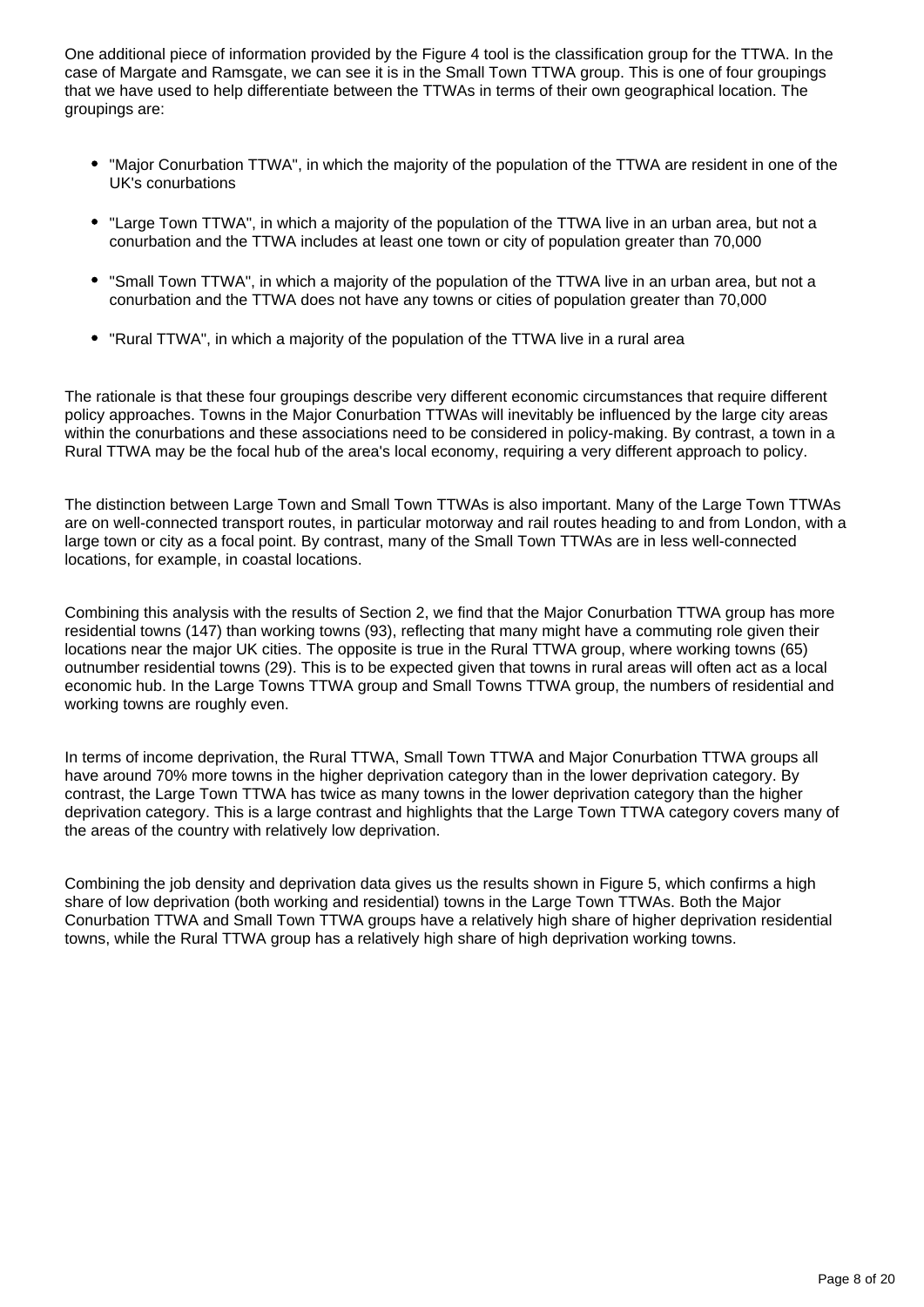#### **Figure 5: Large Town Travel to Work Areas have a higher share of lower deprivation working towns**

**Shares of towns grouped by workplace (job density) and residential (income deprivation) characteristics, by type of Travel to Work Areas in England and Wales**

## Figure 5: Large Town Travel to Work Areas have a higher share of lower deprivation working towns

Shares of towns grouped by workplace (job density) and residential (income deprivation) characteristics, by type of Travel to Work Areas in England and Wales



#### **Source: Office for National Statistics – Understanding towns in England and Wales: spatial analysis**

#### **Notes:**

- 1. Percentages may not sum to 100 because of rounding.
- 2. Scores of deprivation in England and Wales are not directly comparable. Therefore, the income deprivation rankings were calculated for each country separately, that is percentile 1 for Wales is not the same as percentile 1 for England.

In the Major Conurbation TTWAs, 81% of towns had population growth below the England and Wales average between 2009 and 2019. The share was 63% to 68% in the other TTWA classifications. Meanwhile, 55% of towns in the Rural TTWAs had declining employment between 2009 and 2019 compared with 41% in the Small Town TTWAs, 35% in the Major Conurbation TTWAs and 31% in the Large Town TTWAs.

It should be noted that use of the TTWAs is not the only approach available to consider the wider context of a town. For example, returning to the case of Ramsgate, another way to consider the town would be in comparison with other coastal towns. The recent [ONS article on coastal towns](https://www.ons.gov.uk/businessindustryandtrade/tourismindustry/articles/coastaltownsinenglandandwales/2020-10-06) followed this route, providing analysis of 169 coastal towns in England and Wales.

It might also be useful to consider towns in wider geographical contexts than just individual TTWAs in order to reflect the interactions between economies in neighbouring areas and the long-distance impacts of some of the larger cities such as London. The next section partly takes this approach by including analysis looking for wider clusters of towns that have had high or low population and employment growth.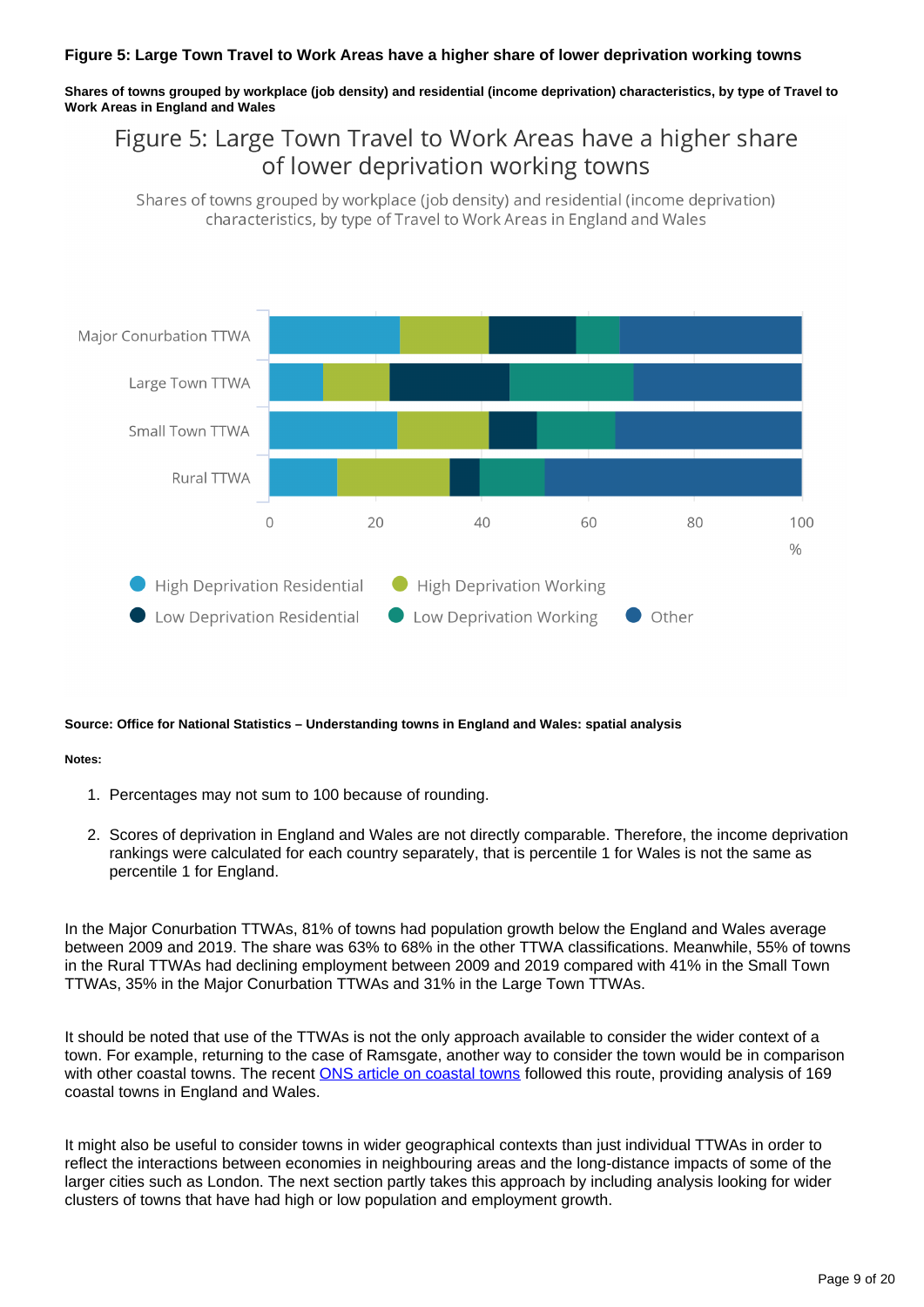## **Notes for Examining towns within their Travel to Work Areas**

1. For this section of the analysis data have been included for 19 cities with population greater than 225,000 as well as the 1,186 towns defined by population between 5,000 and 225,000. No city or town data are provided for Greater London.

## <span id="page-9-0"></span>**4 . Employment and population growth, 2009 to 2019**

Figure 6 shows the employment growth and population growth by town for the period 2009 to 2019. The towns have been labelled depending on whether they have had growth in both employment and population; growth in either population or employment only; or declines in both.

## **Figure 6: 57% of the towns experienced both population and employment growth over the 2009 to 2019 period**

Map of towns in England and Wales grouped by population and employment growth between 2009 and 2019

### **Notes**

1. The "towns" list in this publication is based on the built-up area subdivision boundaries (and built-up areas if there are no subdivisions), with 2011 Census usual resident population between 5,000 and 225,000. In addition to towns, the list therefore includes some large villages, small cities and other urban settlements with population within the defined range. The list does not include any towns within the Greater London because the built-up areas geography does not provide subdivisions within the London area.

#### [Download the data](https://www.ons.gov.uk/visualisations/dvc1073/datadownloads/figure6_data.xls)

Overall, 57% of the towns in the analysis experienced both population and employment growth over the 2009 to 2019 period, with the regional shares varying from 40% in the North East to 70% in the South East. In contrast, 6% of towns experienced a decline in both population and employment, with the regional shares varying from 2% in the South East and the East Midlands to 14% in the North East.

Another way of examining these data is to compare growth in the towns with the average growth for England and Wales overall. Between 2009 and 2019, the growth in population across England and Wales was 8%. The growth in employment was 12%. Figure 7 shows the share of towns with growth above or below these levels by region and country.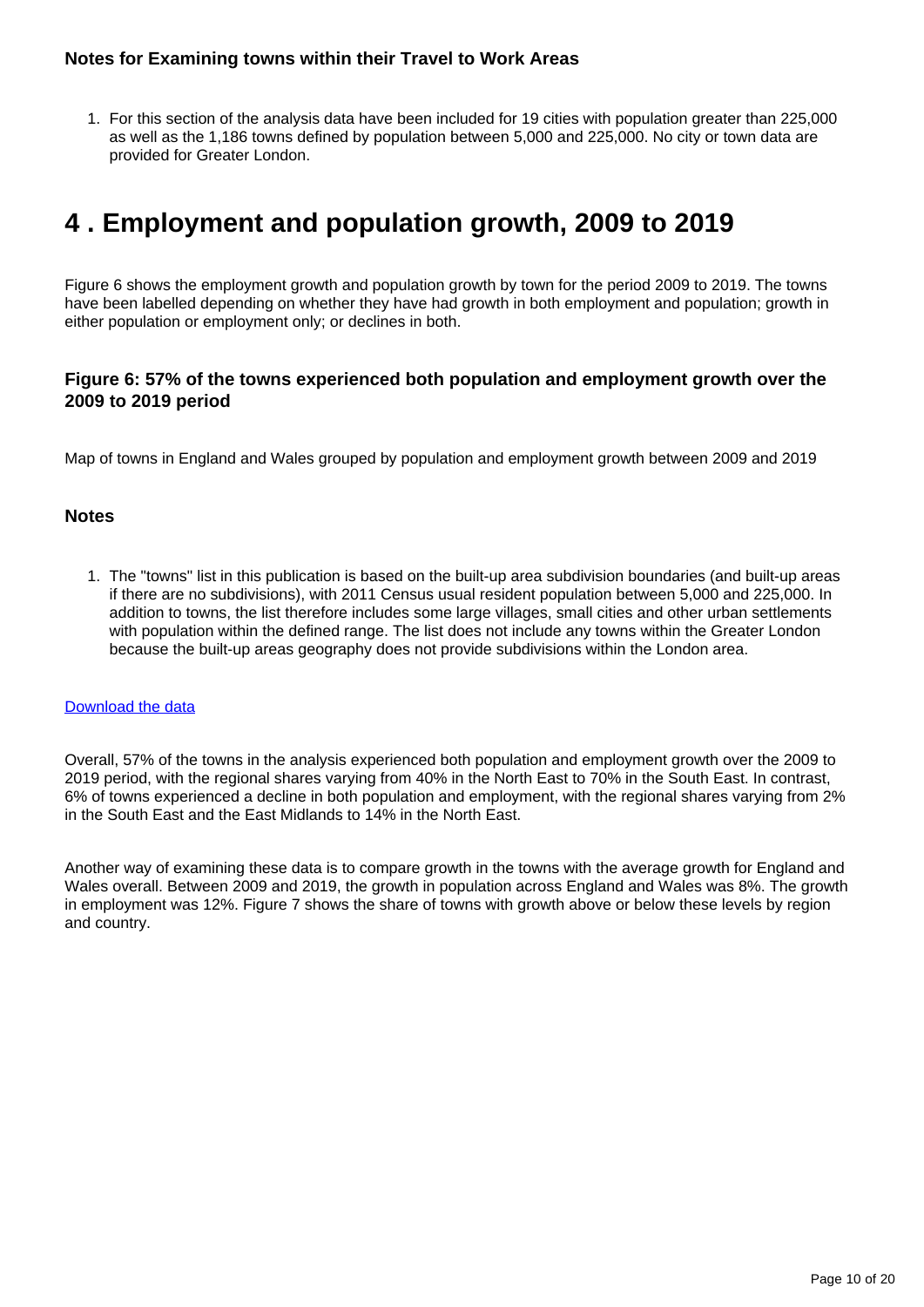#### **Figure 7: East Midlands had the highest share of towns combining population and employment growth above the England and Wales average**

**Population and employment growth between 2009 and 2019 compared with England and Wales average, by regions and country**

## Figure 7: East Midlands had the highest share of towns combining population and employment growth above the England and Wales average

Population and employment growth between 2009 and 2019 compared with England and Wales average, by regions and country



● Faster employment and faster population growth

Faster employment and slower population growth

Slower employment and faster population growth

Slower employment and slower population growth

#### **Source: Office for National Statistics – Understanding towns in England and Wales: spatial analysis**

#### **Notes:**

1. Percentages may not sum to 100 because of rounding.

The share of towns that had both population and employment growth above the England and Wales average ranged from 4% in the North East, North West and Yorkshire and The Humber regions to 23% in the East Midlands. The share of towns with both population and employment growth below the England and Wales average ranged from 33% in the East of England to 67% in Wales and the North East.

## **Population growth**

Among all towns, 31% had population growth above the 8% England and Wales average between 2009 and 2019, including 8% of towns that had more than twice the England and Wales growth rate. As shown in Figure 8, regional variations were quite wide, with over 40% of towns in the South East, South West, East of England and East Midlands regions having population growth above the England and Wales average compared with 11% in the North East, 12% in the North West and 15% in Wales.

Population decline occurred in 13% of towns, with the highest shares in the North West (27%) and North East (23%).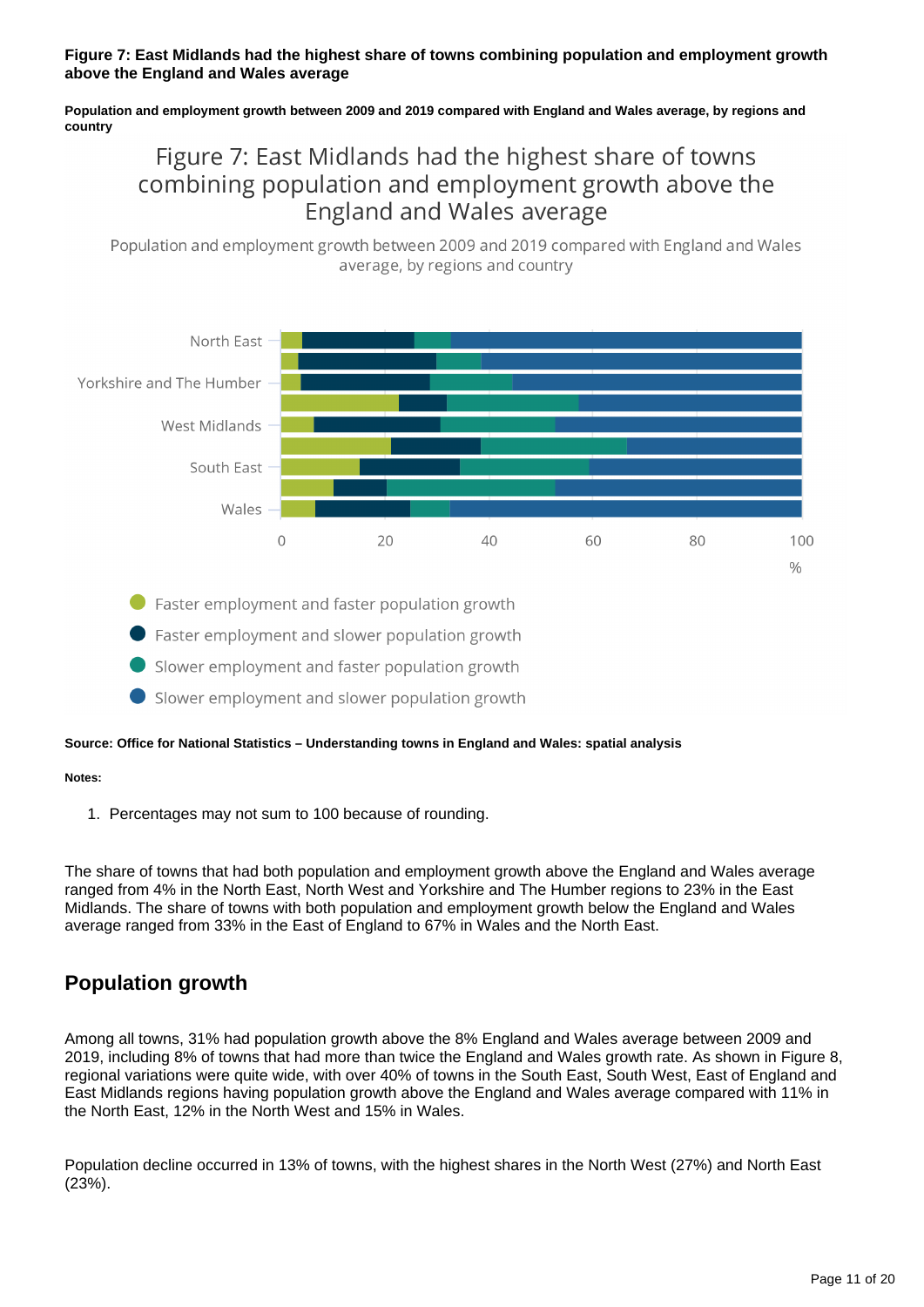### **Figure 8: Almost 90% of towns in the North East and North West regions had population growth below the England and Wales average**

**Population growth in towns compared with England and Wales average growth between 2009 and 2019, by regions and country**

## Figure 8: Almost 90% of towns in the North East and North West regions had population growth below the England and Wales average

Population growth in towns compared with England and Wales average growth between 2009 and 2019, by regions and country



#### **Source: Office for National Statistics – Understanding towns in England and Wales: spatial analysis**

#### **Notes:**

1. Percentages may not sum to 100 because of rounding.

Figure 9 shows that the declines in population were most common in the "residential" towns (which have low job density) and less common in the "working" towns (which have high job density). The level of deprivation did not appear to have much impact on the population growth rates.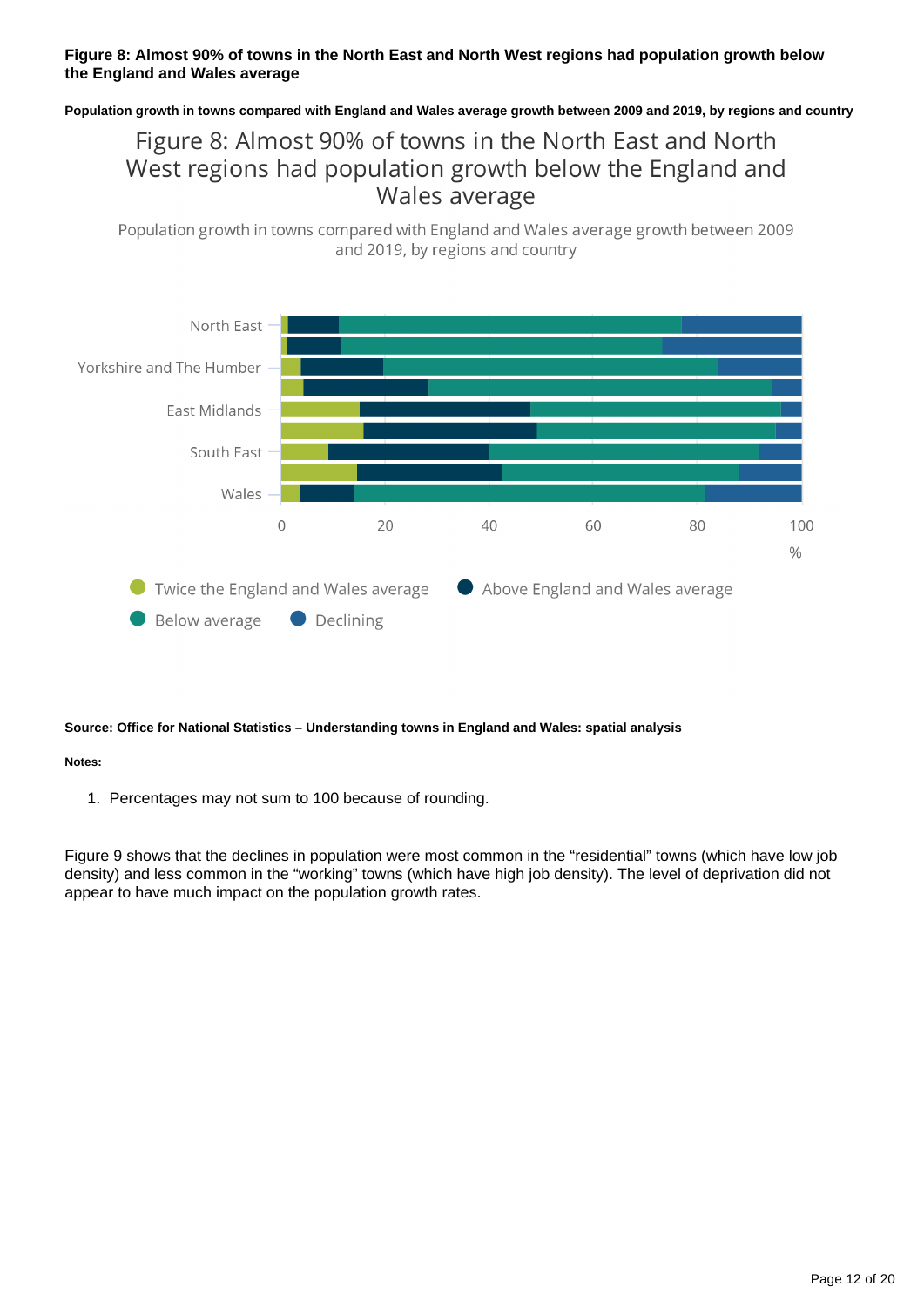### **Figure 9: Population growth above the England and Wales average was most common in the lower deprivation working towns**

**Population growth in towns compared with England and Wales average growth between 2009 and 2019, by towns groupings**

## Figure 9: Population growth above the England and Wales average was most common in the lower deprivation working towns

Population growth in towns compared with England and Wales average growth between 2009 and 2019, by towns groupings



#### **Source: Office for National Statistics – Understanding towns in England and Wales: spatial analysis**

#### **Notes:**

1. Percentages may not sum to 100 because of rounding.

To provide further information on the location of towns that have been experiencing high or low population growth we carried out analysis to identify clusters of high-growth and low-growth towns and we have used this to identify a number of areas that are now discussed in more detail, alongside some other areas of policy interest.

The cluster analysis (see Glossary) identified a corridor of high population growth in towns spreading north out of London, via the Travel to Work Areas (TTWAs) covering Watford, Luton and Stevenage through to Milton Keynes, Bedford, Cambridge and Peterborough and onto Corby, Northampton and Loughborough in the East Midlands. Population growth from 2009 to 2019 totalled 11% in towns in this corridor<sup>1</sup>, with the growth spread relatively evenly among smaller (12%), medium (11%) and larger (10%) towns.

By contrast, moving further north, the corridor from Liverpool and South Lancashire in the west to South and West Yorkshire, via Manchester and the Pennines, had average population growth<sup>2</sup> of 6% over the 2009 to 2019 period. However, within this area there was a difference between the largest cities<sup>3</sup>, which had aggregate population growth of 10%, and the towns, which had aggregate population growth of 4%. Furthermore, growth in this area was also linked to size of town, with population growth of 6% in the larger towns, 4% in the mediumsized towns but only 2% in the smaller towns.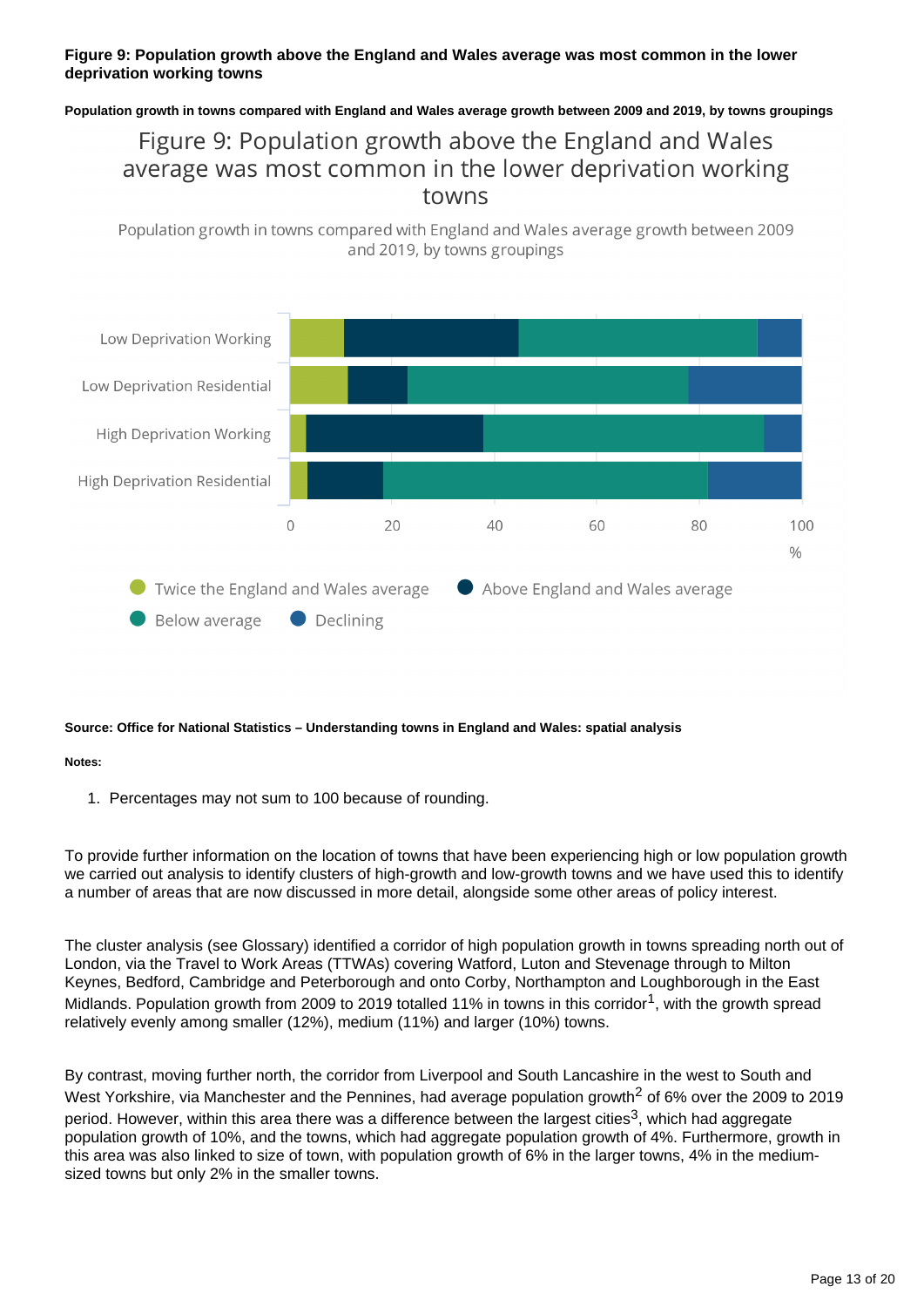In the North East of England, Newcastle had population growth of 10%. There was only a small number of towns (or smaller cities) including Durham, Spennymoor, Ingleby Barwick and Hebburn that had similar above-average growth in the region. Overall, population growth in the towns in the North East of England totalled 2% over the 2009 to 2019 period for the larger and medium-sized towns and 3% for the smaller-sized towns.

In Wales, the area of south Wales encompassing Swansea, Cardiff, Newport and the valleys had population growth of 5%. Again, the growth was stronger in the larger towns and cities, with Cardiff and Newport growing 8%, while the medium and smaller towns averaged 4% and 3% growth respectively.

These examples illustrate a pattern amongst the more densely populated parts of the north of England and the south of Wales, where the population growth over the decade to 2019 was higher in the cities, and lower in the towns, with often the smaller towns having the lowest growth. This contrasts quite sharply with the high population growth corridor stretching from London to the East Midlands in which population growth was similarly strong amongst smaller, medium and larger-sized towns.

There are also clusters of high population growth towns, and also of towns with low population growth, in the less densely-populated areas of England. For example, the towns in the area covering Boston, Spalding, King's Lynn and Wisbech in the East of England had population growth totalling 11% over the 2009 to 2019 period. There was also high growth in towns around the Ashford and Canterbury TTWAs, as well as around Andover, Evesham and in some parts of Devon and Cornwall. The A11 corridor between Cambridge and Norwich also had high population growth along the small towns en-route such as Mildenhall, Thetford, Attleborough and Wymondham.

By contrast, towns on the East Yorkshire coast (covering Whitby, Bridlington and Scarborough) only totalled 1% population growth over the period, while population declined by 2% in towns on the coast of Cumbria<sup>4</sup>. Figure 10 allows for further exploration of the population growth data for the 1,186 towns, with data also included for the 19 cities of England and Wales (excluding London).

## **Figure 10: There is a cluster of high-growth population towns stretching north from London towards the East Midlands**

Map of population growth in towns and cities compared with England and Wales average growth between 2009 and 2019

#### **Notes**

- 1. The "towns" list in this publication is based on the built-up area subdivision boundaries (and built-up areas if there are no subdivisions), with 2011 Census usual resident population between 5,000 and 225,000. In addition to towns, the list therefore includes some large villages, small cities and other urban settlements with population within the defined range. The list does not include any towns within the Greater London because the built-up areas geography does not provide subdivisions within the London area.
- 2. "Cities" in this publication are based on built-up areas boundaries outside London region with population above 225,000. "Cities" data were added for comparison purposes.

#### [Download the data](https://www.ons.gov.uk/visualisations/dvc1073/datadownloads/figure10_data.xls)

## **Employment growth**

Among all towns, 31% had employment growth above the 12% England and Wales average between 2009 and 2019, including 14% of towns that had more than twice the England and Wales growth rate. In the East of England region, 39% of towns had employment growth above the England and Wales average, the highest share among the English regions. The lowest share was in the South West region at 21%.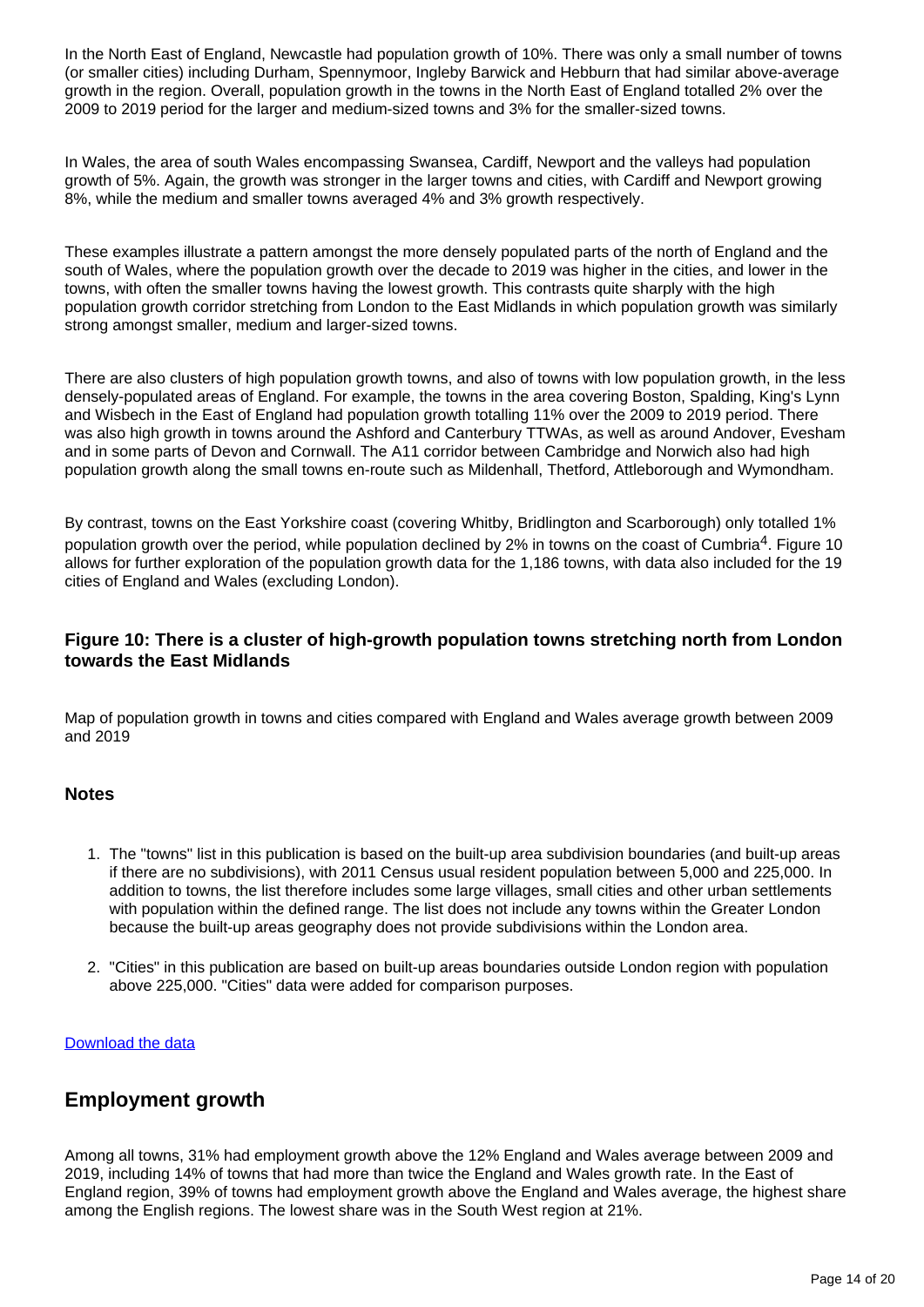Among all towns, 36%, meanwhile, had a decline in employment levels over the 2009 to 2019 period. This share was highest in the North East (51%) and South West (49%) regions and lowest in the South East (25%).

#### **Figure 11: East of England had the highest share of towns with employment growth above the England and Wales average**

**Employment growth in towns compared with England and Wales average growth between 2009 and 2019, by regions and country**

Figure 11: East of England had the highest share of towns with employment growth above the England and Wales average

Employment growth in towns compared with England and Wales average growth between 2009 and 2019, by regions and country



#### **Source: Office for National Statistics – Understanding towns in England and Wales: spatial analysis**

#### **Notes:**

1. Percentages may not sum to 100 because of rounding.

Figure 12 shows that a decline in employment was most common among the "high deprivation residential" towns. Only 18% of these towns that are currently characterised by high income deprivation and low job density had employment growth above the England and Wales average over the period, compared with 56% that had a decline in employment.

In contrast, growth in employment was most common among the "low deprivation working" towns that are currently characterised by high job density and low income deprivation; 49% of towns in this group had employment growth above the England and Wales average, with only 19% having a decline in employment.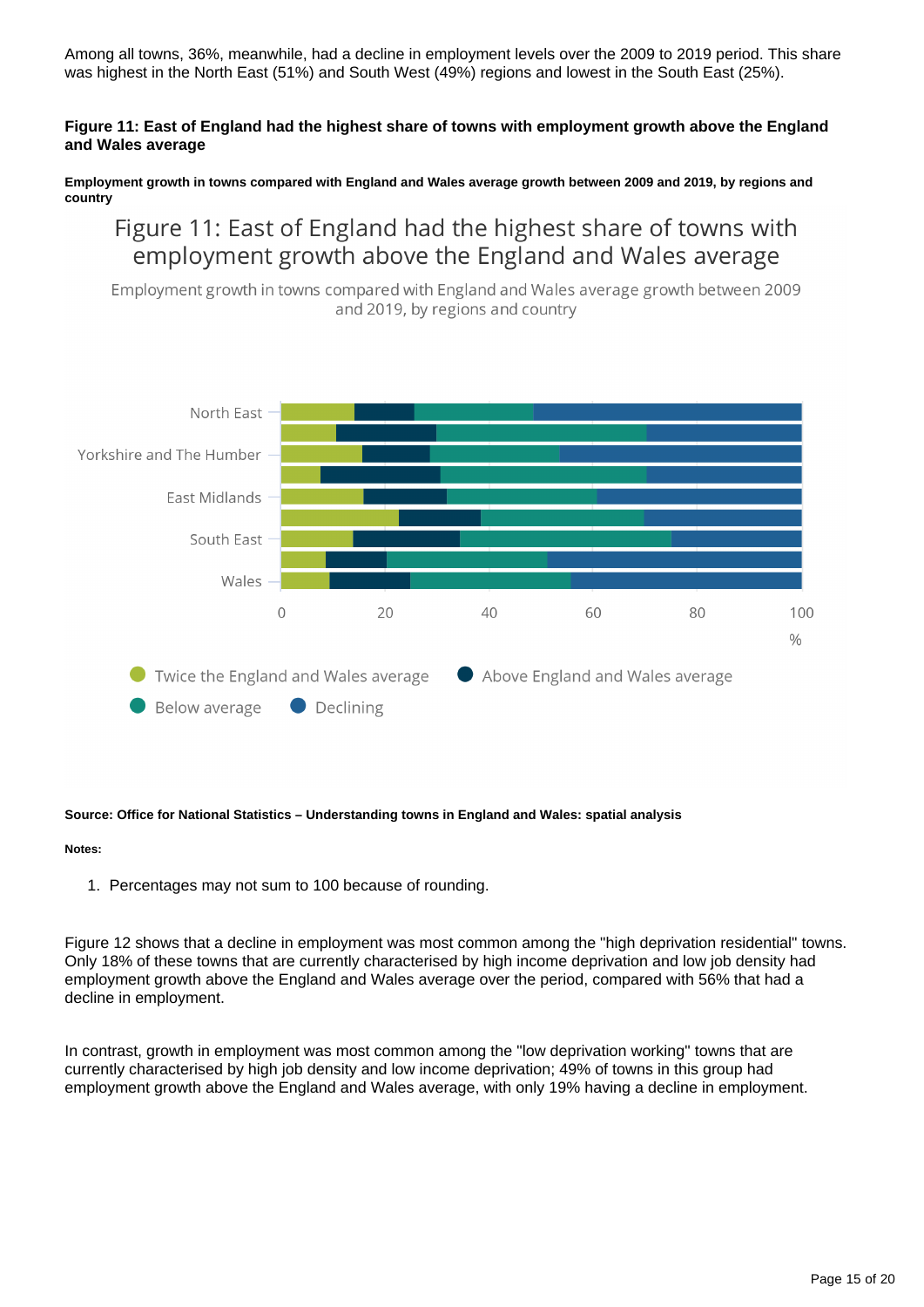### **Figure 12: Over half of "high deprivation residential" towns had a decline in employment between 2009 and 2019**

**Employment growth in towns compared with England and Wales average growth between 2009 and 2019, by towns groupings**

## Figure 12: Over half of "high deprivation residential" towns had a decline in employment between 2009 and 2019

Employment growth in towns compared with England and Wales average growth between 2009 and 2019, by towns groupings



#### **Source: Office for National Statistics – Understanding towns in England and Wales: spatial analysis**

#### **Notes:**

1. Percentages may not sum to 100 because of rounding.

Similar to the population data, employment data also show a corridor of high employment growth spreading out from the north of London towards the East Midlands. The towns in the Travel to Work Areas of Luton, Stevenage and Welwyn Garden City, Cambridge, Milton Keynes, Kettering and Wellingborough, and Corby had an aggregate employment growth of 20% during the 2009 to 2019 period, with similar growth rates among the larger (20%), medium (22%) and smaller (18%) towns in these areas.

In the corridor from Liverpool and South Lancashire to Sheffield and Leeds, via Manchester, employment growth in towns totalled 8% over the 2009 to 2019 period. There was little difference in the average growth figures by size of town but there was a difference depending on location relative to Manchester. Approximately half of the 1.8 million employment in towns across this corridor occurs within the Manchester Travel to Work Area and, in these towns, employment growth totalled 12%. Across the rest of the corridor, employment growth in the towns totalled 5%. These figures compare with city employment growth of 26% in Manchester and an aggregate 12% across the other cities in the corridor (Liverpool, Leeds, Sheffield and Bradford).

In the North East of England, the employment growth for towns was just 1% over the 2009 to 2019 period. Towns nearest the largest city again fared better overall, with towns within the Newcastle Travel to Work Area having an aggregate employment growth rate of 7% (same as for the city of Newcastle), while for towns in the rest of the region, employment declined by 2%.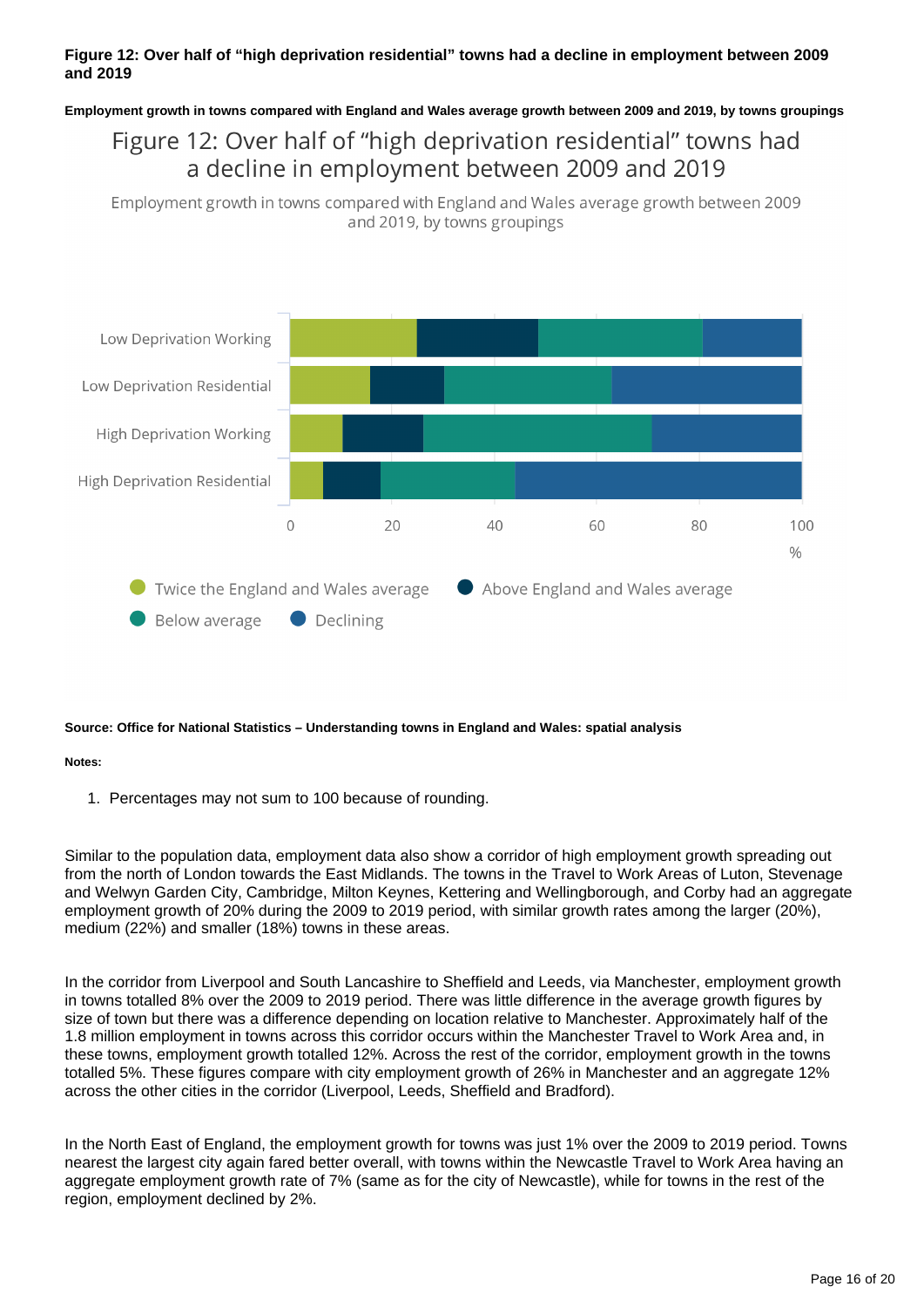In the West Midlands, there has been a noticeable difference in employment growth between towns (such as Solihull and Nuneaton) in the Birmingham and Coventry Travel to Work Areas (with an aggregate growth of 17%) and those in the Dudley, and Wolverhampton and Walsall Travel to Work Areas (with an aggregate growth of 1%). In Wales, the area of south Wales encompassing Swansea, Cardiff, Newport and the valleys had total employment growth across its towns of 2%.

Looking away from the more urban areas of England and Wales, there is a large cluster of towns across Somerset, Dorset, Devon and Cornwall where employment plateaued between 2009 and 2019. Heading west from Yeovil and Bridport in Somerset towards Land's End in Cornwall, the total employment in towns declined by 1% over the period. There were a couple of exceptions such as Truro and Falmouth, which had above-average employment growth, but the majority of towns in the south-west corner of England either had a decline in employment or only slow employment growth during the decade to 2019.

These examples illustrate the differences in terms of employment growth in towns depending on the area of the country. In higher growth areas around London, there were clusters of towns with total employment growth of around 20% over the 2009 to 2019 period. By contrast, some clusters of towns elsewhere in the country had much lower growth or a decline in employment. For example, there was a decline in employment of 2% for North East towns outside the Newcastle Travel to Work Area, a decline of 1% for towns across much of Somerset, Dorset, Devon and Cornwall, and growth of only 1% for towns in the Black Country and 2% for towns in south Wales. Figure 13 allows for further exploration of the data.

## **Figure 13: The South West region has the highest share of towns with declining or belowaverage employment growth**

Map of employment growth in towns compared with England and Wales average growth between 2009 and 2019

#### **Notes**

- 1. The "towns" list in this publication is based on the built-up area subdivision boundaries (and built-up areas if there are no subdivisions), with 2011 Census usual resident population between 5,000 and 225,000. In addition to towns, the list therefore includes some large villages, small cities and other urban settlements with population within the defined range. The list does not include any towns within the Greater London because the built-up areas geography does not provide subdivisions within the London area.
- 2. "Cities" in this publication are based on built-up areas boundaries outside London region with population above 225,000. "Cities" data were added for comparison purposes.

#### [Download the data](https://www.ons.gov.uk/visualisations/dvc1073/datadownloads/figure13_data.xls)

## **Notes for Employment and population growth, 2009 to 2019**

- 1. The data are calculated for towns in the 10 Travel to Work Areas of Luton, Stevenage and Welwyn Garden City, Bedford, Milton Keynes, Cambridge, Peterborough, Leicester, Northampton, Corby, and Kettering and Wellingborough.
- 2. Data calculated for towns in the 16 Travel to Work Areas of Birkenhead, Liverpool, Preston, Blackpool, Burnley, Blackburn, Halifax, Warrington and Wigan, Manchester, Sheffield, Doncaster, Barnsley, Wakefield and Castleford, Leeds, Huddersfield, and Bradford.
- 3. The large cities are Liverpool, Manchester, Leeds, Bradford and Sheffield, as defined by Built-Up Area Subdivisions. Smaller cities with population less than 225,000 are included as "towns" for this analysis.
- 4. Workington, Whitehaven and Barrow-in-Furness Travel to Work Areas.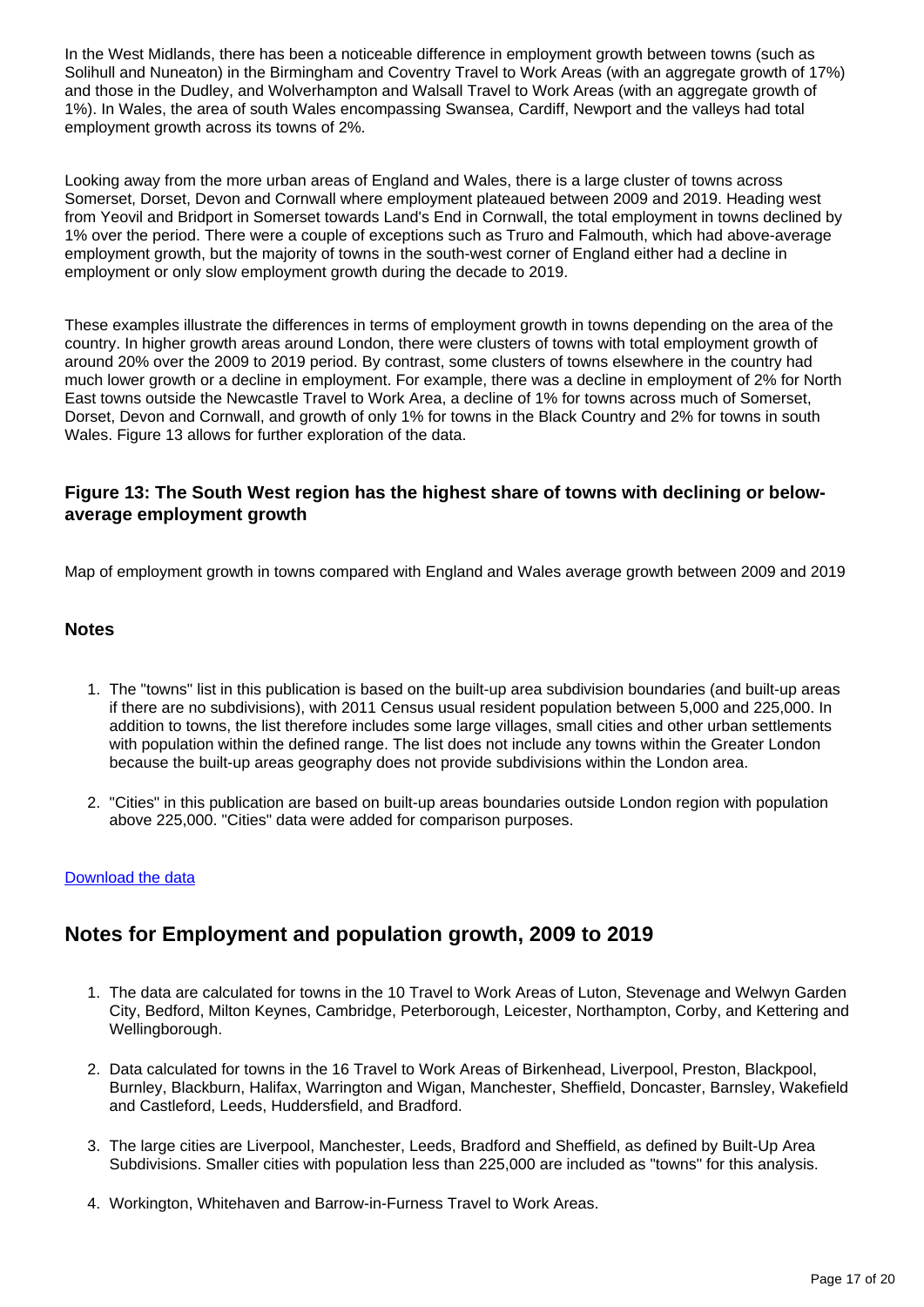# <span id="page-17-0"></span>**5 . Data**

[Understanding towns in England and Wales: spatial analysis](https://www.ons.gov.uk/peoplepopulationandcommunity/populationandmigration/populationestimates/datasets/understandingtownsinenglandandwalesspatialanalysis) Dataset | Released 7 December 2020 Towns in England and Wales: towns list, classification, population and employment data.

# <span id="page-17-1"></span>**6 . Glossary**

**Town**

In line with the [previous towns article](https://www.ons.gov.uk/peoplepopulationandcommunity/populationandmigration/populationestimates/articles/understandingtownsinenglandandwales/anintroduction), to qualify for inclusion in the towns list for this article, the population must have been between 5,000 and 225,000 in 2011 (according to the census) with the town boundaries used being either Built-Up Area boundaries or Built-Up Area Subdivision boundaries.

It needs to be recognised that this is a statistical approach to examining towns, and that not every place in the list will have "town" status. Some of the smaller places included will be villages, and there will be quite a few of the larger places included that are small cities. However, the aim has been to make sure as many towns as possible are included within the analysis and for statistical analysis it makes sense to group these medium-sized urban settlements together. We chose the upper population limit of 225,000 to include the largest towns in the country, namely Reading and Northampton.

The 1,186 towns include 91 large towns with a population above 75,000, 347 medium-sized towns with a population between 20,000 and 75,000, and 748 small towns with a population between 5,000 and 20,000.

This analysis does not include any towns within Greater London because the built-up areas geography does not provide subdivisions within the London area. The built-up areas geography is also not defined for Scotland or Northern Ireland. Instead, Scotland has its own definitions of urban areas, known as settlements and localities. These could be used for a similar type of towns analysis for Scotland but, because the underlying definitions differ to those in England and Wales, it is not possible to make direct comparisons. Therefore, our towns analysis is focused on England and Wales only.

## **Travel to Work Areas**

Travel to Work Areas (TTWAs) are a geography created to approximate labour market areas. In other words, they are derived to reflect self-contained areas in which most people both live and work.

## **Travel to Work Area Classification**

A labour market area in a sparse rural area of England will be very different from a labour market area based on a major city. Therefore, given that Travel to Work Area Classifications (TTWAs) are being used in this article to help explain the local context of individual towns, we have developed a simple classification that provides a description of a TTWA based on whether it exists in a conurbation, a rural area, a mostly urban area that includes a large town or city, or a mostly urban area that only includes smaller towns and villages.

To produce this classification we have used population data combined with the Output Area (OA) version of the Rural Urban Classification (RUC) to categorise each TTWA as follows: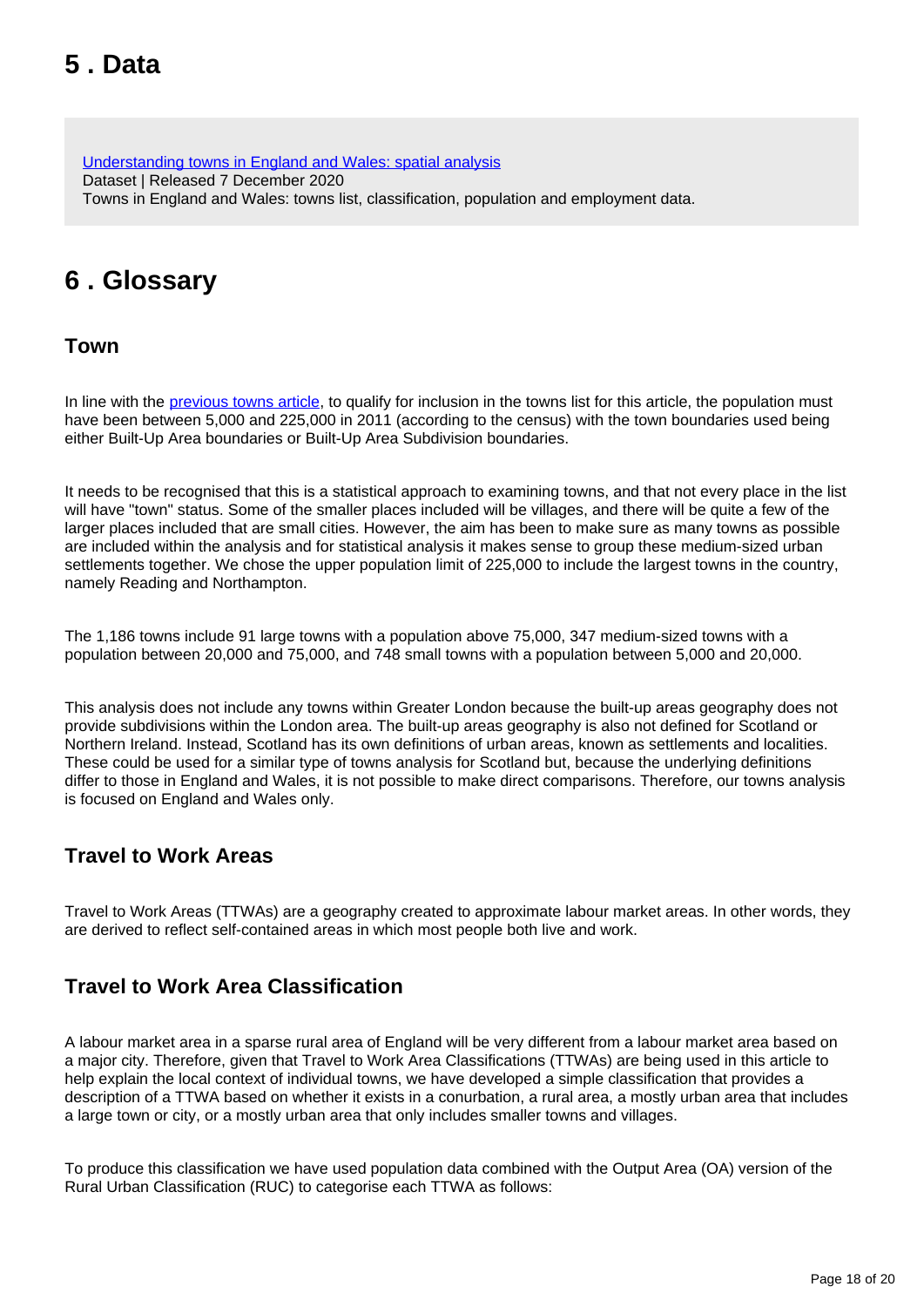- "Major Conurbation TTWA", in which the majority of the population of the TTWA are resident in one of the UK's conurbations as defined by the Rural Urban Classification
- "Large Town TTWA", in which a majority of the population of the TTWA live in an urban area (as defined by the OA version of the RUC), but not a conurbation and the TTWA includes at least one town or city of population greater than 70,000
- "Small Town TTWA", in which a majority of the population of the TTWA live in an urban area, but not a conurbation and the TTWA does not have any towns or cities of population greater than70,000
- "Rural TTWA", in which a majority of the population of the TTWA live in a rural area as defined by the OA version of the RUC

## **Figure 14: Map of Travel to Work Areas classification, England and Wales**

### **Notes**

- 1. This publication uses the Census 2011 Travel to Work Areas.
- 2. Classification of TTWAs used in this publication has been created based on the Rural Urban Classification (2011 Census Output Area version) and 2011 Census Usual Resident Population.

#### [Download the data](https://www.ons.gov.uk/visualisations/dvc1073/datadownloads/figure14_data.xls)

## **Cluster Analysis**

We used Hot Spot (Getis-Ord Gi\*) to identify statistically significant spatial clusters of high values and low values of employment and population growth over the 2009 to 2019 period. Results indicated the areas where the observed spatial clustering of high or low values is more pronounced than one would expect in a random distribution of those same values. We have also used Cluster and Outlier Analysis (Anselin Local Moran's I) to identify hot spots, cold spots, and spatial outliers of employment and population growth over the 2009 to 2019 period. Results indicated where the apparent similarity (a spatial clustering of either high or low values) or dissimilarity (a spatial outlier) is more pronounced than one would expect in a random distribution. In both Hot Spot and Cluster and Outlier Analysis, we have included values for all 2,567 built-up areas with 2011 census population above 1,500 usual residents and used a 30-mile distance band.

## <span id="page-18-0"></span>**7 . Data sources and quality**

This article provides data and analysis on 1,186 towns in England and Wales with a focus on population and employment data. The population data is sourced from ONS mid-year population estimates and the employment data from the Business, Register and Employment Survey (BRES).

Job density data is based on total employment (which includes employees and working proprietors) from the BRES. This means that some self-employment figures are not included because of the quality of the data at smaller geographic areas.

Since the first towns publication in July 2019, we have updated the method used for matching BRES employment data to the geographical town boundaries. This has improved the accuracy of the figures. However, it means that the employment data have been revised for many towns since the previous publication.